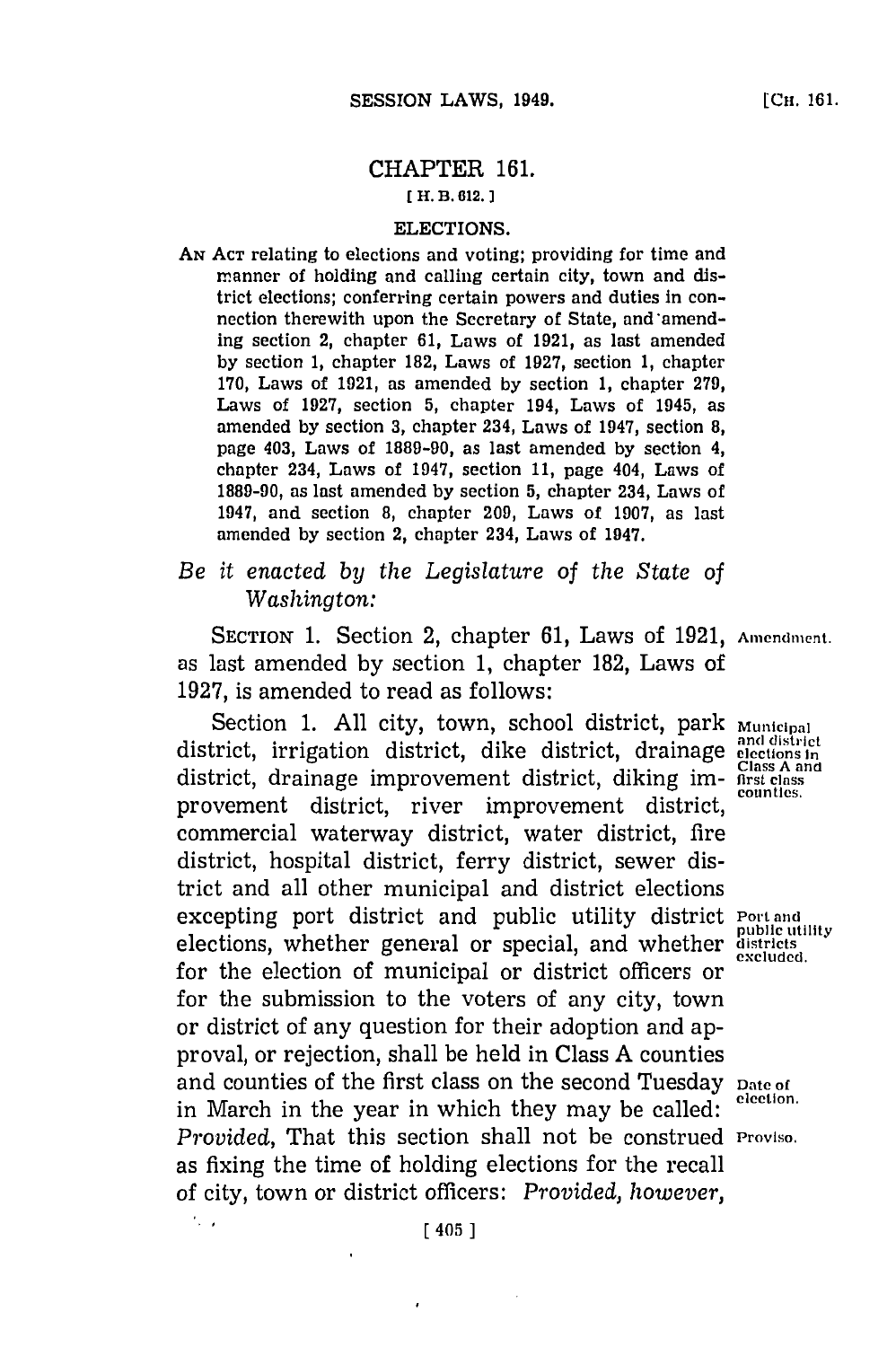#### **CH. 01.]SESSION LAWS, 1949.**

**CH. 161.]**

 $\ddot{\cdot}$ 

**Special** That the County Auditor as ex officio supervisor of election in elections, when in his judgment an emergency exists, whenever requested so to do **by** a resolution of the governing board of any such municipality or district, may call a special election at any time in any such municipality or district, and at any such special election said County Auditor may combine, unite or divide precincts for the purpose of holding such special election and every such special election so called shall be conducted and notice thereof given in the manner provided **by** law: *And provided fur-*Irrigation *ther*, That this act shall not apply to irrigation districts in the first class counties but such irrigation **first class** tricts in first class counties, but such irrigation **counties** district officers shall be elected and qualified for the terms at the time and in the manner provided **by** laws relating specifically to irrigation districts.

**Amendment. SEc.** 2. Section **1,** chapter **170,** Laws of **1921,** as amended **by** section **1,** chapter **279,** Laws of **1927,** is amended to read as follows:

Elections in **Section 1.** All city and town elections, other than times and **cities** and **cities** and **first** class counties, whether general towns in **in Class A** and first class counties, whether general other than<br>
class A and **or special and whether for the election** of officers Class A and **or special, and whether for the election of officers, first class** counties. **or for the submission to the voters of such city or ccunties.** or for the submission to the voters of such city or town, of any question for their adoption and approval, or rejection, shall be held on the second provai, or rejection, shall be held on the second<br>election. Tuesday of March in the year in which they may be called. **All** school district elections, other than in School **Class A** and first class counties, whether general or district<br>elections, **proprietion** special and whether for the election of officers or special, and whether for the election of officers, or for the submission to the voters of such district, of any question for their adoption and approval, or re-Date of gettion, shall be held on the first Saturday in February: *Provided, however,* That all elections affected **by** this section that would have been held during the year 1949, but for this act, shall be held on the dates provided herein during the year **1950:** Excluded *Provided*, That this section shall not be construed as fixing the time for holding the elections for the recall of any city or district officers or primary elec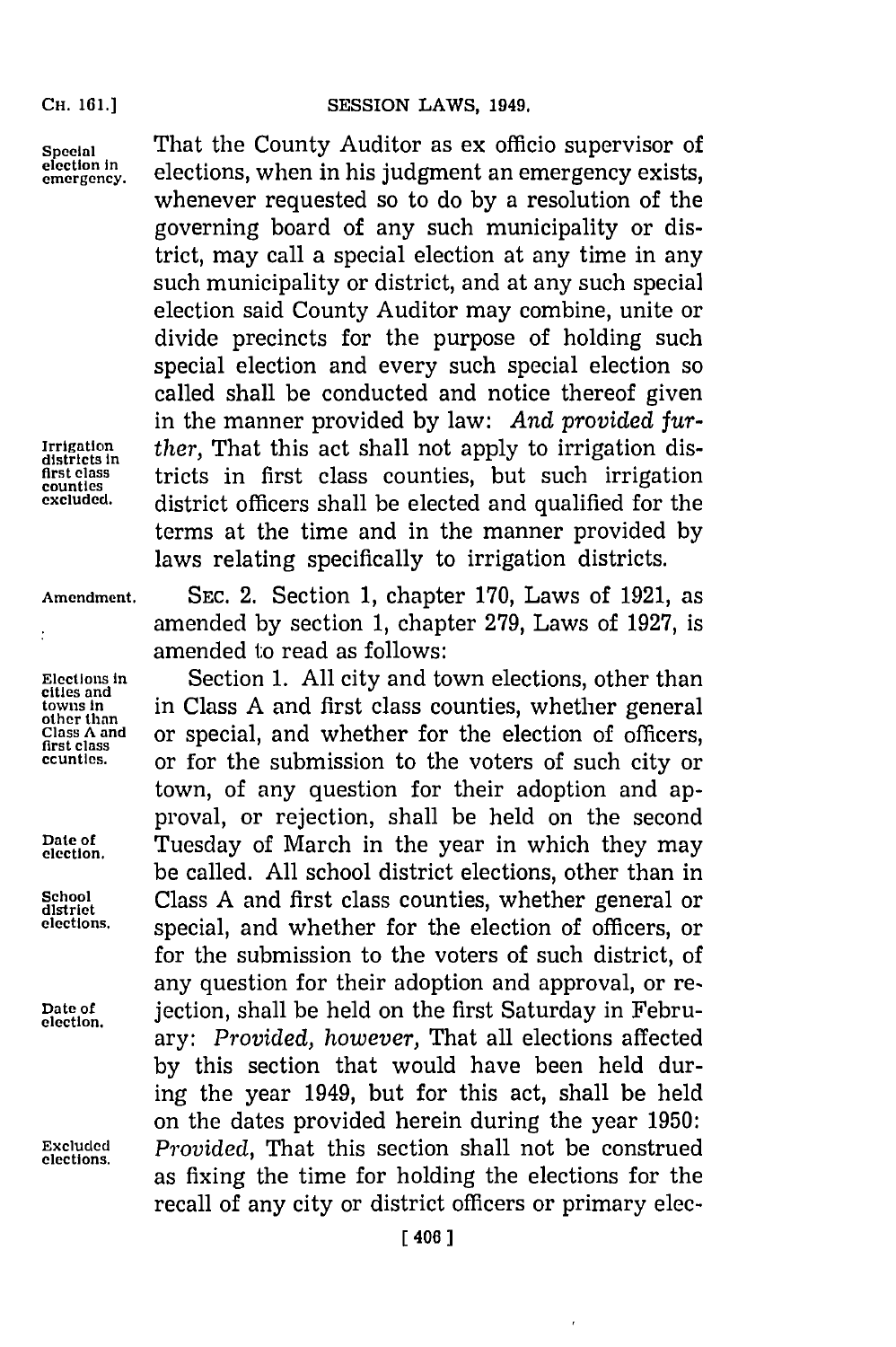tion or special bond election or any election held in a city of the first class for choosing qualified electors to prepare a new charter for such city **by** altering, changing, revising, adding to or repealing its existing charter, or any election held in any such city for ratifying such new charter: *Provided further*, That Special whenever in the judgment of the governing board, emergency. an emergency exists, such board may, **by** resolution, call a special election at any time in such municipality or district, and at any such special election said governing board may combine, unite or divide precincts for the purpose of holding such special election and every such special election so called shall be conducted and notice thereof given in the manner provided **by** law.

**SEC. 3. All** primaries for all cities of the first, **Primary** second and third class named in this act, irrespective **first, seconid and third** of type or form of government shall be nonpartisan **class cities.** and held four (4) weeks prior to the municipal general election. **All** names of candidates to **I** voted upon at city primary elections shall be printed upon the official primary ballot alphabetically in groups under the designation of the respective titles of the offices for which they are candidates. The name of the person who receives the greatest number of votes and of the person who receives the next greatest number of votes for each position, shall appear in that order on the municipal general election ballot under the designation for each respective office. In the event there are two or more offices to be filled for the same position, then names of candidates receiving the highest number of votes equal in number to twice the offices to be filled shall appear on the municipal general election ballot so that the voter shall have a choice of two candidates for each position: *Provided,* That no name of any candidate shall appear on the city general election ballot unless said candidate shall receive at least ten per centum  $(10\%)$  of the total votes cast for that office. The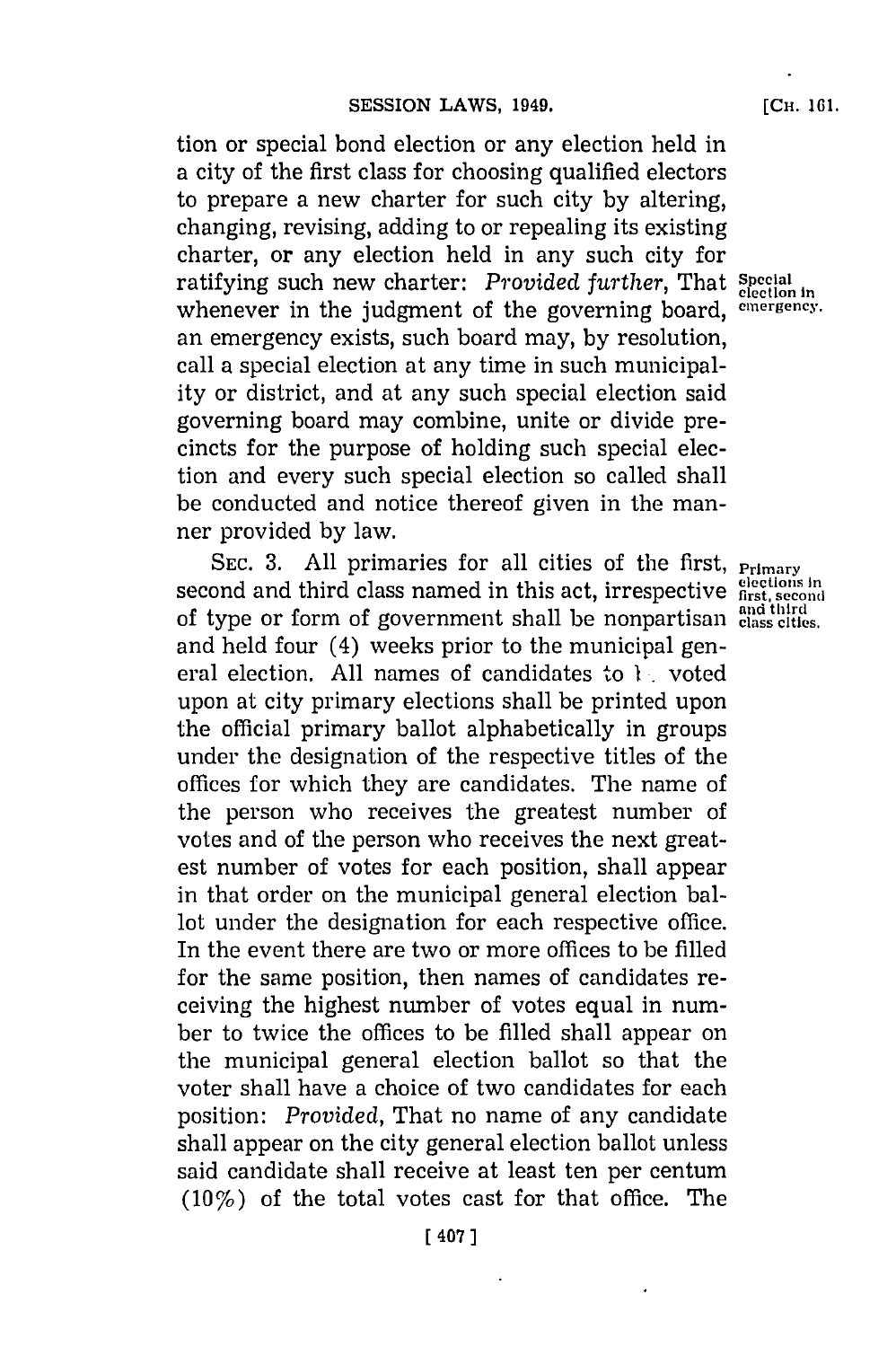sequence of names of candidates printed on the municipal general election ballot shall be in relation to the number of votes each candidate received at the primary. Names of candidates printed upon the municipal primary and general election ballot need not be rotated: *Provided, further,* That no provision of this section in conflict with the primary election provisions contained in charters of cities of the first class shall be effective.

**nominated**

**Candidates SEC.** 4. Fourth class municipalities shall not hold **in fourth** primaries but shall nominate candidates **by** party caucus to be held therein. Notice of such nominat-Notice of **ing caucus shall be given by one publication of gencaucus.** eral circulation within the community at least ten **(10)** days prior to the date fixed for the holding thereof. In the event no such publication is available then notice shall be given **by** posting at the three **(3)** most prominent places in the town. The caucus shall be held in such manner as shall be determined **by** ordinance of the town council.

**Conducting SEC. 5. All** elections held under section **1** of this and canvas **sing of variable conducted by the County Auditor as ex**<br>elections. **elections,** officio County Supervisor of Elections and shall be canvassed **by** the County Canvassing Board of Election Returns. **All** elections held under section 2 of this act shall be conducted and canvassed **by** the local municipal or district officers normally charged with the conducting of said elections.

**dacy in elec-**

**Amendment. SEC. 6.** Section **5,** chapter 194, Laws of 1945, as amended **by** section **3,** chapter 234, Laws of 1947, is amended to read as follows:

**Filing candi-** Section **5. All** candidates for offices to be voted tions in first, on at any election in first, second, and third class second and **third class** cities shall file declarations of candidacy not more **cities.** than sixty **(60)** nor less than forty-five (45) days prior to the day of the primary with the clerk thereof.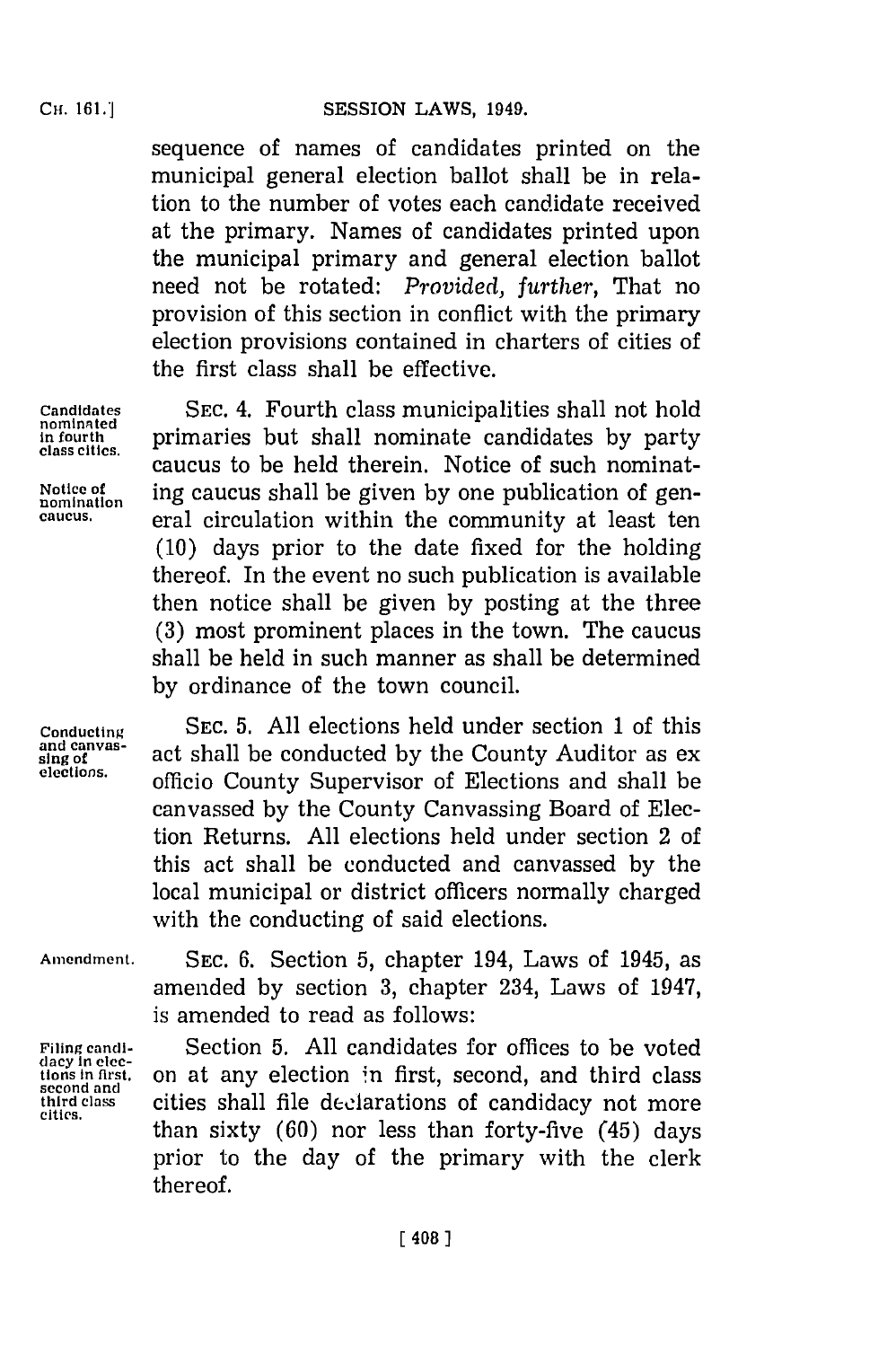**All** candidates for district offices shall file decla- **Filing of** rations of candidacy not more than sixty  $(60)$  nor  $\frac{\text{candidate}}{\text{for}}$  district leads to the offices. less than forty-five (45) days prior to the date of the election with the officer or board charged with the conduct of the election: *Provided,* That this act shall not change the method of nomination for first district officers at the formation of the district. Any candidate may withdraw his declaration at any time withdrawal within five (5) days after the last day allowed for filing declarations of candidacy.

The City Clerk in Class **A** or first class counties **Certifled list** shall transmit to the County Auditor at least thirty- **in Class A**<br>for (25) draw heters the data for the first and first five (35) days before the date fixed for the primary, class counties. a certified list of the candidates to be voted on thereat as represented **by** the declarations of candidacy filed in his office.

**All** candidates required to file declaration **of Fees.** candidacy shall pay the same fees and be governed **by** the same rules as obtain with respect to candidates for nomination at the September primary elections.

**SEC.** *'7.* Section **8,** page 403, Laws of **1889-90,** as **Amendment.** last amended **by** section 4, chapter 234, Laws of 1947, is amended to read as follows:

Section 8. Certificates of nomination by clerks **Filing of cer**of fourth class towns, in Class **A** and first class coun- **nominaions** ties, showing who has been nominated and for what **class cities.** office therein, shall be filed with the County Auditor not less than twenty (20) days before the election.

SEC 8. Section 11, page 404, Laws of 1889-90, as Amendment. last amended **by** section **5,** chapter 234, Laws of 1947, is amended to read as follows:

Section 11. Any person nominated for public of- Decline of nomination. fice at a September primary may at least twentyfive **(25)** days before election notify in writing the officer who issues the certificate of nomination that he declines the nomination, whereupon the nomination shall be void.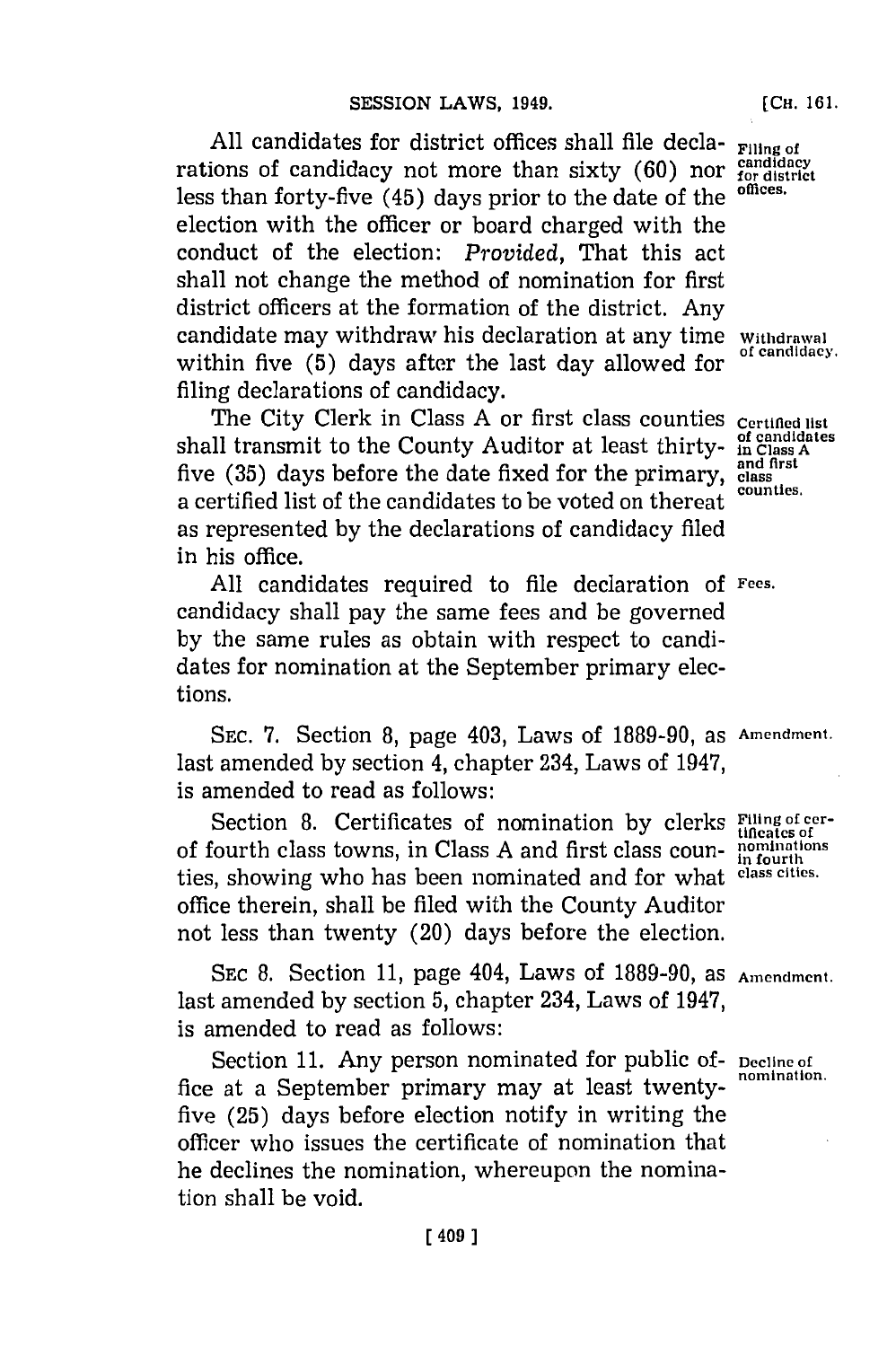Any person nominated for public office at other than a September primary may at least twenty (20) days before election notify in writing the officer who issues the certificate of nomination that he declines the nomination, whereupon the nomination shall be void.

**mencement**

**Date of corn- SEC. 9.** The term of every city, town and district mencement officer, excepting school district officers, elected to officers. office on the second Tuesday in March shall begin on the first Monday in June following his election. The term of every officer in first, second and third class school districts shall begin on the twentieth day following his election. Any person elected to office at the first election held under this act shall not take office until the expiration of the term of office of his predecessor. Any person whose term of office shall expire prior to the holding of the first election under this act, shall continue to hold office until his successor is elected and qualified.

**Amendment. SEC. 10.** Section **8,** chapter **209,** Laws of **1907,** as last amended **by** section 2, chapter 234, Laws of 1947, is amended to read as follows:

**List of** Scin8 tlattit-ie(5 asbfr **candidates.** Scin8 tlattit-ie(5 asbfr any September primary, the Secretary of State shall transmit to each County Auditor a certified list, containing the name, post office address and party designations of each person to be voted for at such primary, and the office for which he is a candidate as appears **by** the nomination papers filed in his office.

**Notice of** Notice for any primary election shall be given<br>**primary** by publication not more than ten (10) nor less than **election, by** publication not more than ten **(10)** nor less than three **(3)** days prior to the primary election **by** the County Auditor or City Clerk as the case may be, in one or more newspapers of general circulation **Contents of** within the county. Said legal notice shall contain the proper party designations, the names and addresses of all persons who have filed a declaration

 $\bullet$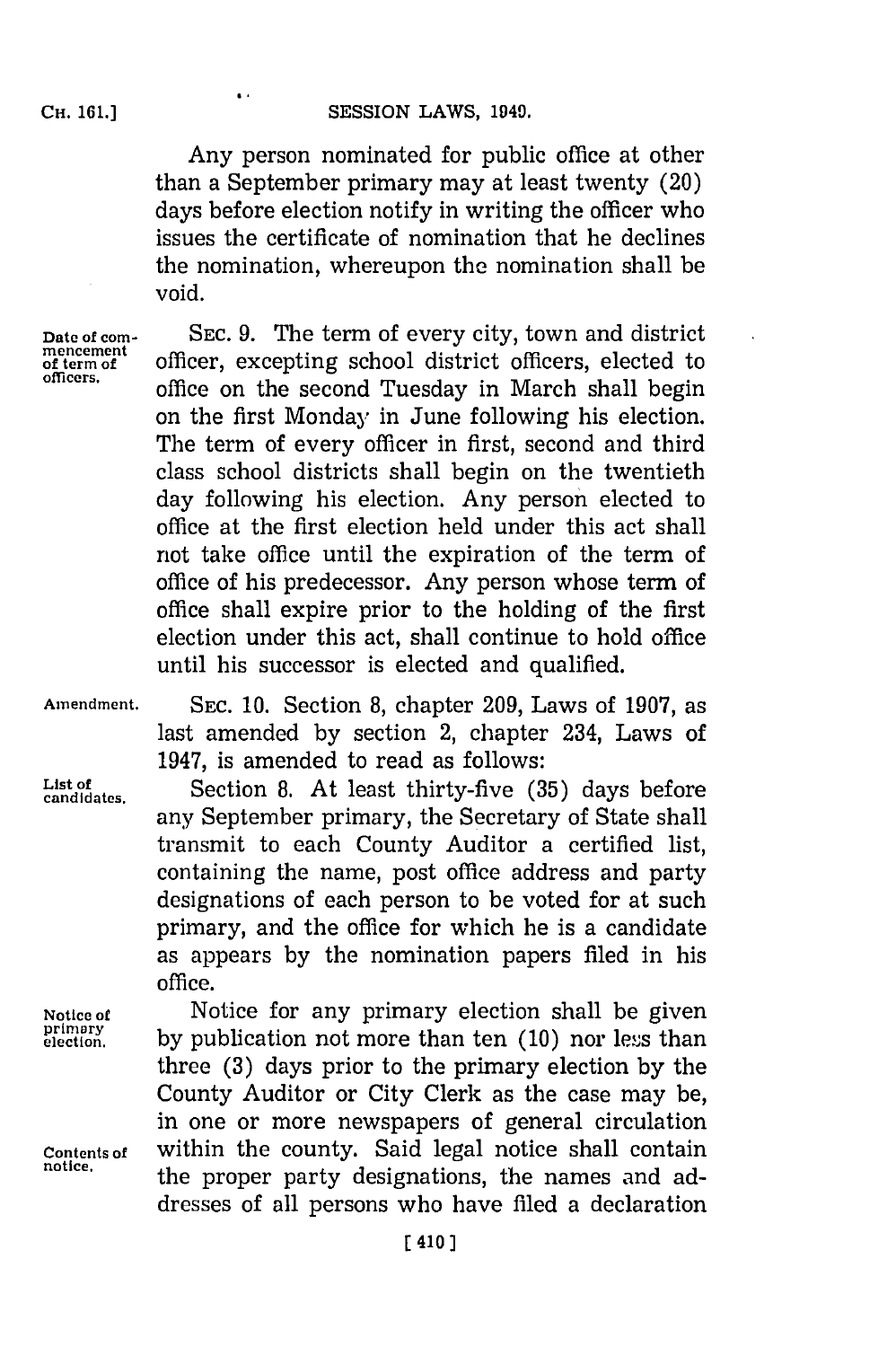of candidacy to be voted upon at that primary election, the hours during which the polls will be open, and that the election will be held in the regular polling place in each precinct, giving the address of each polling place: *Provided*, That the names of all Non-partisan candidates for non-partisan offices shall be published separately with designation of the offices for which they are candidates but without party designation. This shall be the only notice required for the holding of any primary election.

Each County Auditor or City Clerk as the case Absentee may be shall at least twenty-five (25) days before any primary, have prepared sufficient ballots **for** use **by** absentee voters.

SEC. 11. Notice for any state, county, district, or **Notice of** municipal general election shall be given by publi- general cation not more than ten **(10)** nor less than three **(3)** days prior to the general election **by** the County Auditor or the officer conducting the election as the case may be, in one or more newspapers of general circulation within the county. Said legal notice shall **Contents of** contain the title of each office under the proper party designation, the names and addresses of all officers who have been nominated for an office to be voted upon at that election, together with the ballot titles of all measures, the hours during which the polls will be open, and that the election will be held in the regular polling places in each precinct, giving the address of each polling place: *Provided*, That the **Non-partisan** names of all candidates for non-partisan offices shall be published separately with designation of the of  fices for which they are candidates but without party designation. This shall be the only notice required for a state, county, district or municipal general election.

SEC. 12. The Secretary of State through his elec- **Secretary of** n division shall be the chief election officer for all **State is chief** tion division shall be the chief election officer for all **state is**<br>atota, gitter and teurs elections and it shall be his duty officer. state, city and town elections and it shall be his duty to keep records of such elections held in the state

**[CH. 161.**